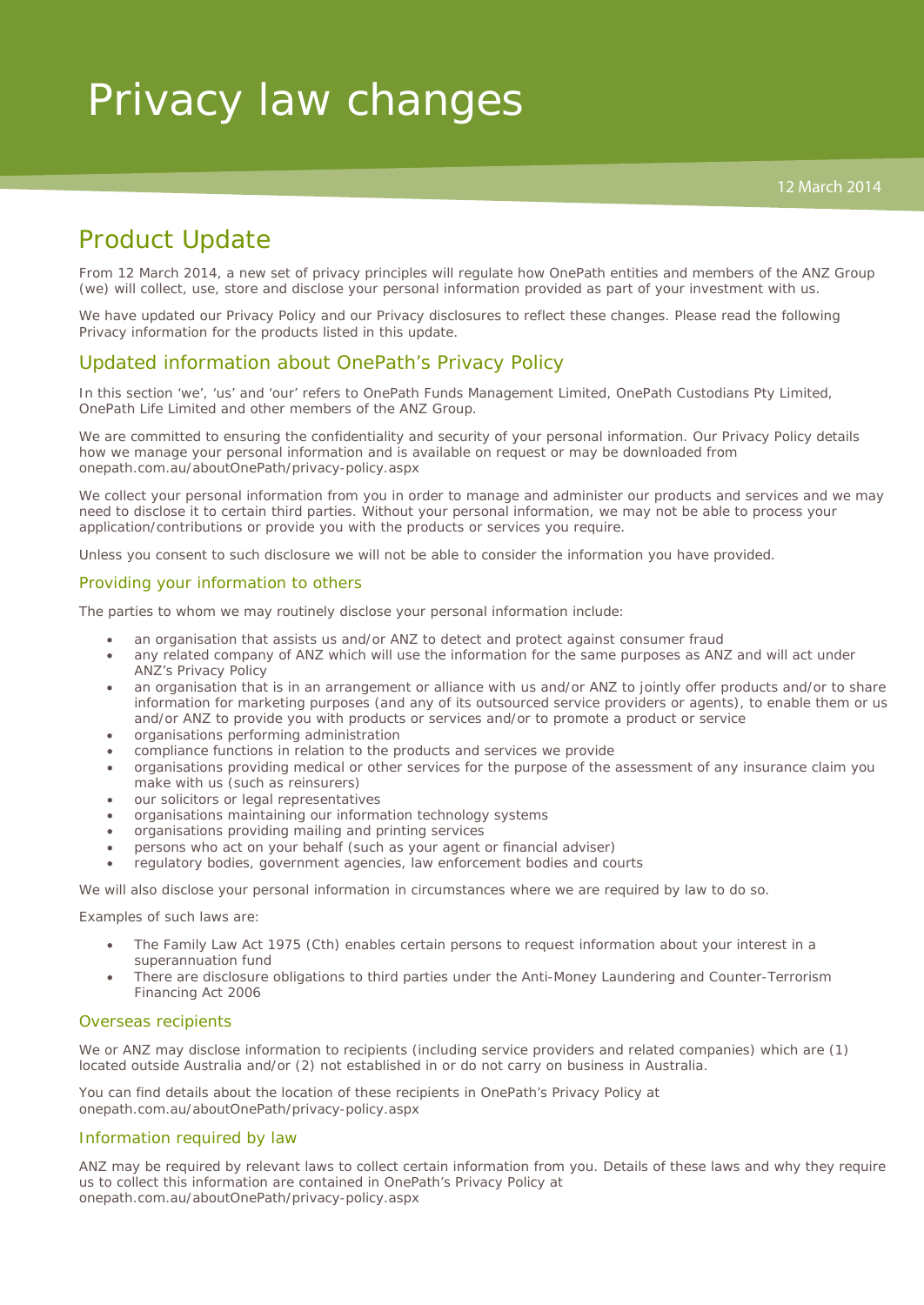#### Privacy consent

We and other members of the ANZ Group may send you information about our financial products and services from time to time. ANZ may also disclose your information to its related companies or alliance partners to enable them or ANZ to tell you about a product or service offered by them or a third party with whom they have an arrangement.

You may elect not to receive such information at any time by contacting Customer Services.

Where you wish to authorise any other parties to act on your behalf, to receive information and/or undertake transactions please notify us in writing.

If you give us or ANZ personal information about someone else, please show them a copy of this document so that they may understand the manner in which their personal information may be used or disclosed by us or ANZ in connection with your dealings with us or ANZ.

#### Privacy policy

OnePath's Privacy policy contains information about:

- when we or ANZ may collect information from a third party;
- how you may access and seek correction of the personal information we hold about you;
- and how you can raise concerns that we or ANZ has breached the Privacy Act or an applicable code and how we and/or ANZ will deal with those matters.

You can contact us about your information or any other privacy matter as follows:

GPO Box 75

Sydney NSW 2001

Email: privacy@onepath.com.au

We may charge you a reasonable fee for this.

If any of your personal information is incorrect or has changed, please let OnePath know by contacting Customer Services. More information can be found in our Privacy Policy which can be obtained from its website at onepath.com.au/aboutOnePath/privacy-policy.aspx

### Which Products are affected?

The following closed OnePath products are affected by changes to Privacy laws:

- OnePath Investment Savings Bond (previously Tax Effective Investment Bond)
- OnePath Immediate Annuity
- OnePath Do It Yourself Super
- OnePath Deferred Annuity
- OnePath Future Plans
- OnePath Pooled Investment Plan
- OnePath Wholesale Annuity and Pension
- OnePath Allocated Annuity
- OnePath Enhanced Income Annuity
- OnePath Integra Allocation Pension
- OnePath Guaranteed Pension
- OneAnswer Term Allocated Pension
- PLUS Range (Personal Retirement Plan, Personal Investment Plan, Personal Retirement Plan External Trustee)
- OnePath Traditional Whole of Life
- OnePath Traditional Endowments
- Integra Super
- Corporate Super
- Pooled Superannuation
- OptiMix Trusts
- OptiMix Superannuation
- OptiMix Term Allocated Pension
- OptiMix Pension
- Wholesale Superannuation